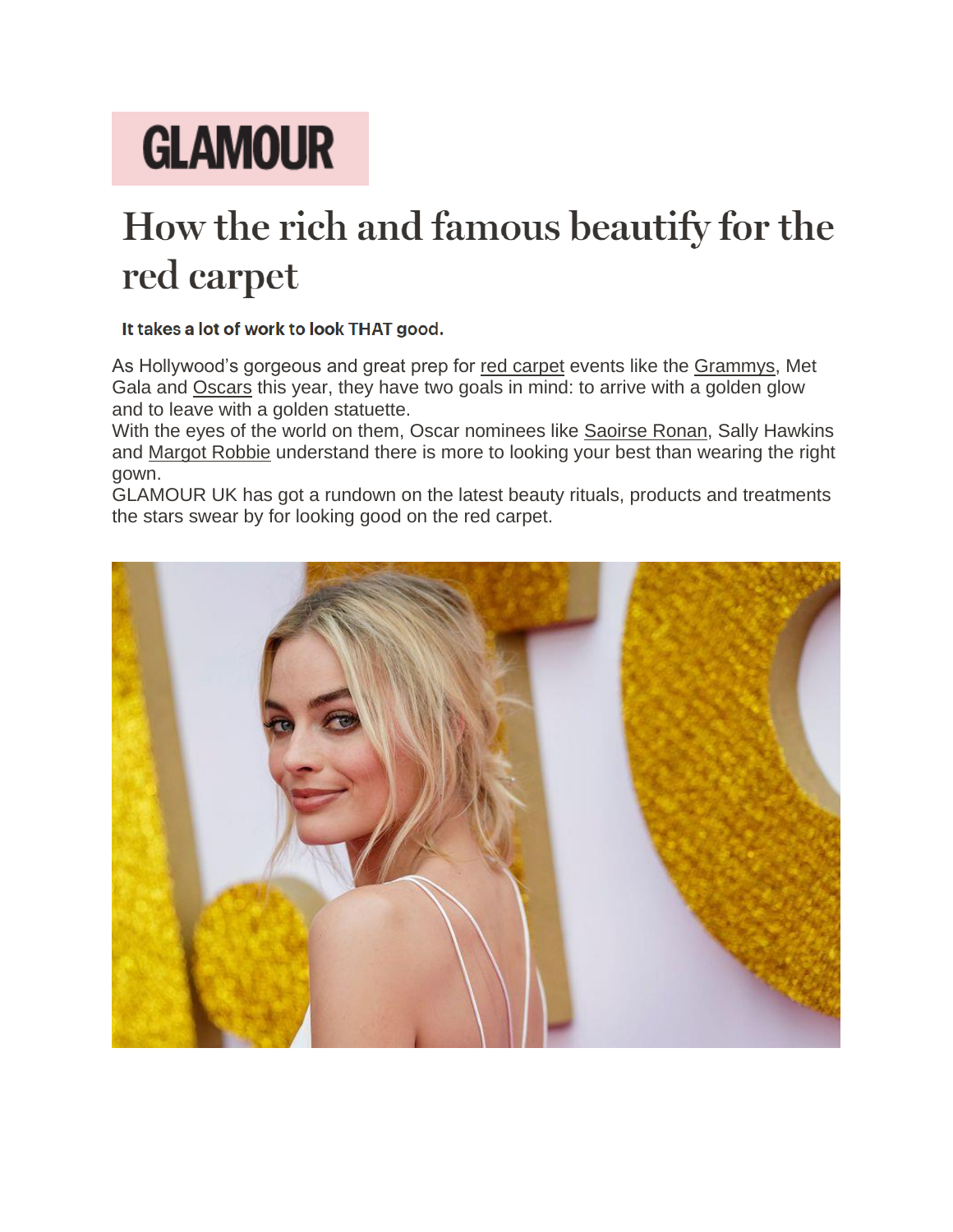#### **The Award-winning facial that has the A list applauding**

The HydraFacial – a huge hit with Kate Winslet and Amy Poehler – is a perennial favourite with the lights, camera, action set. "This treatment is the perfect "reset button" for your skin," says Arash Akhavan, MD, from his upscale dermatology clinic in Manhattan.

"The treatment is a four-step process, which starts with a deep exfoliator to rid the face of dull, dead skin cells. Following this, two light chemical peels are used followed by an extraction portion. The chemical peels help dry out any active acne, minimize pores, help skin discoloration, smooth fine lines, and more, while the extraction portion helps remove build up from past products from the pores to help you start fresh and clean!

These steps are sealed with a hydrating serum to help pump hydration back into the skin to avoid any dryness and peeling from the chemicals (glycolic and salicylic acid) used. The facial leaves the patient with a shiny, dewy glow with improvements in both skin texture and pigment with repeat treatments."

### **The must-have laser before lights, camera, action**

This awards season, the most popular treatment in Dr. Akhavan's New York office is fractional resurfacing laser and PicoSure Focus Laser.

"The technology produces dramatic improvements in conditions such as fine lines, acne scars, and skin discoloration, and with recent advances in the devices the downtime with facial redness has been reduced to just a few hours," says Akhavan, who keeps his glam client list top secret to protect their privacy.

"These lasers induce your body to increase its own collagen, and thus do not involve the injection of artificial substances, producing long lasting and natural results. A series of these lasers leave the face looking more refreshed and youthful. Beginning resurfacing early on can even negate the need for a large invasive procedure down the line."

Dr. Akhavan says he's seen an uptick in micro-needling for facial rejuvenation. "I have created a 'Blood Mask' treatment, during which we extract platelet rich plasma from the patient's own blood and use a micro-needling device to then deliver this growth-factorpacked serum back into their skin. Celebrities - like Kim Kardashian - and other patients alike love that these procedures are all natural.

#### **Always be ready for the ball with the perfect pout**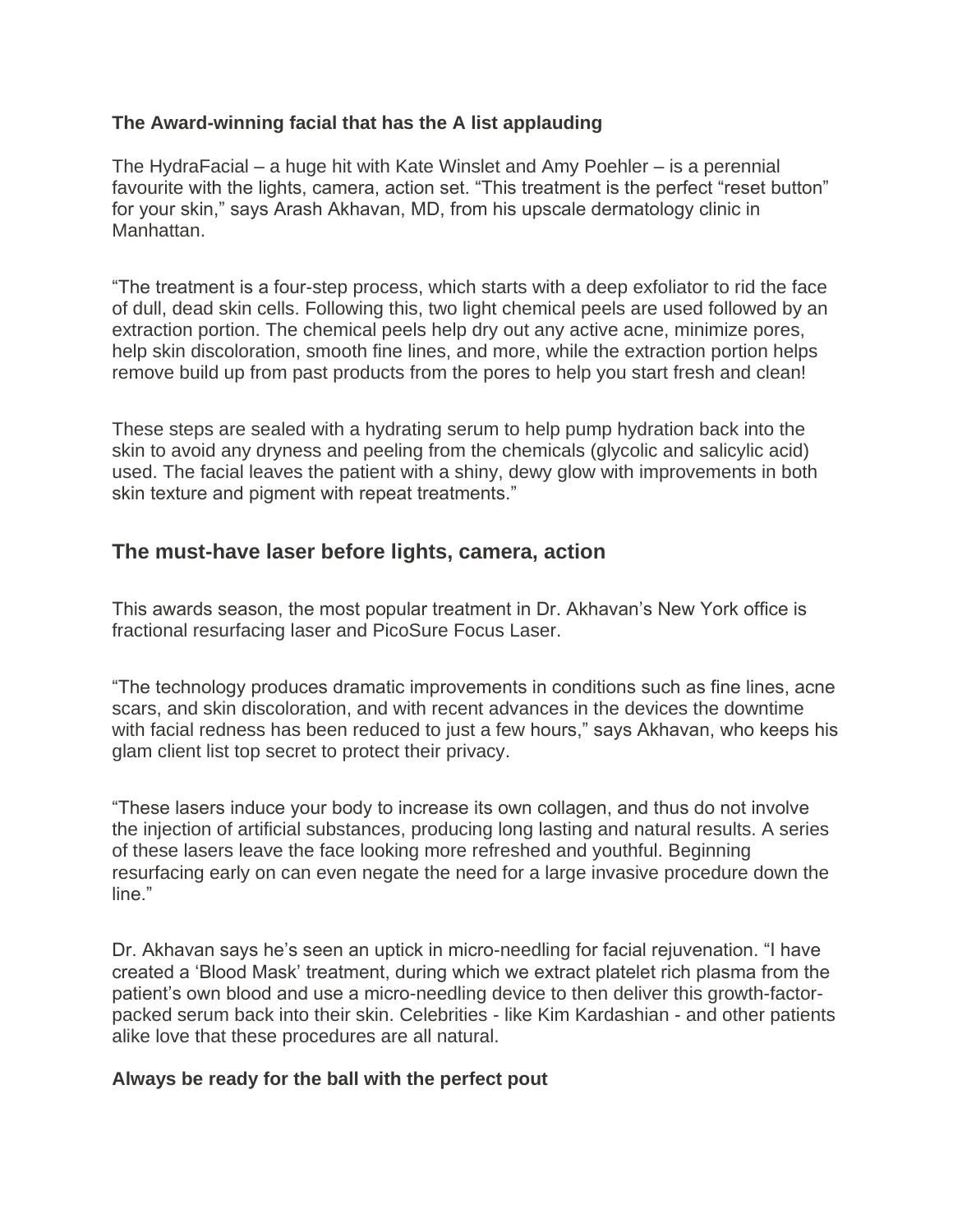For stars who fancy more kissable lips but are nervous about being stuck with a trout pout, the Cinderella Lips treatment - a lip-plumping jab that lasts one night, leaving no trace behind the next morning – is a dream come true. The short-lived saline injections will give the plumped one Angelina Jolie's luscious lips for eight hours, before deflating without discomfort or side effects, a storybook happy ending.

#### **Always be ready for the ball with the perfect pout**

For stars who fancy more kissable lips but are nervous about being stuck with a trout pout, the Cinderella Lips treatment - a lip-plumping jab that lasts one night, leaving no trace behind the next morning – is a dream come true. The short-lived saline injections will give the plumped one Angelina Jolie's luscious lips for eight hours, before deflating without discomfort or side effects, a storybook happy ending.

#### **Lashings of lusciousness on the red carpet**

No one enjoys that heavy-lidded feeling you get from wearing false eyelashes, or the anxiety that one could drop off into your celebratory glass of champagne.

Instead, those in the know, go for the LVL Enhance treatment, a new technology that adds length, volume and lift to your lashes without the need for mascara, extensions or adhesive. It works by perming the lashes straight at the root with a special serum, which makes them look curled up, then tinting them your requested shade.

Celebrities look like they're wearing lashings of mascara without having to worry it will streak down their cheeks when they make their teary acceptance speech.

#### **The facial to make your skin sparkle under the spotlight**

Celebrity makeup artist Talia Sparrow, whose job it is to make the likes of Carey Mulligan and Kristen Wiig look red carpet ready, recommends one new treatment to her clients looking for a beauty boost.

"You can have the best dress in the world but if the skin isn't polished, you won't look polished," she says. "I love Lumecca, a light and laser treatment offered by Park Avenue Skin Solutions, a beauty clinic in Manhattan. It tightens pores and gets rid of redness or uneven skin tone."

The treatment takes 30-60 minutes and uses high power pulsed light to target and treat broken capillaries, acnes scars and sun damage, leaving the customer looking younger and fresher.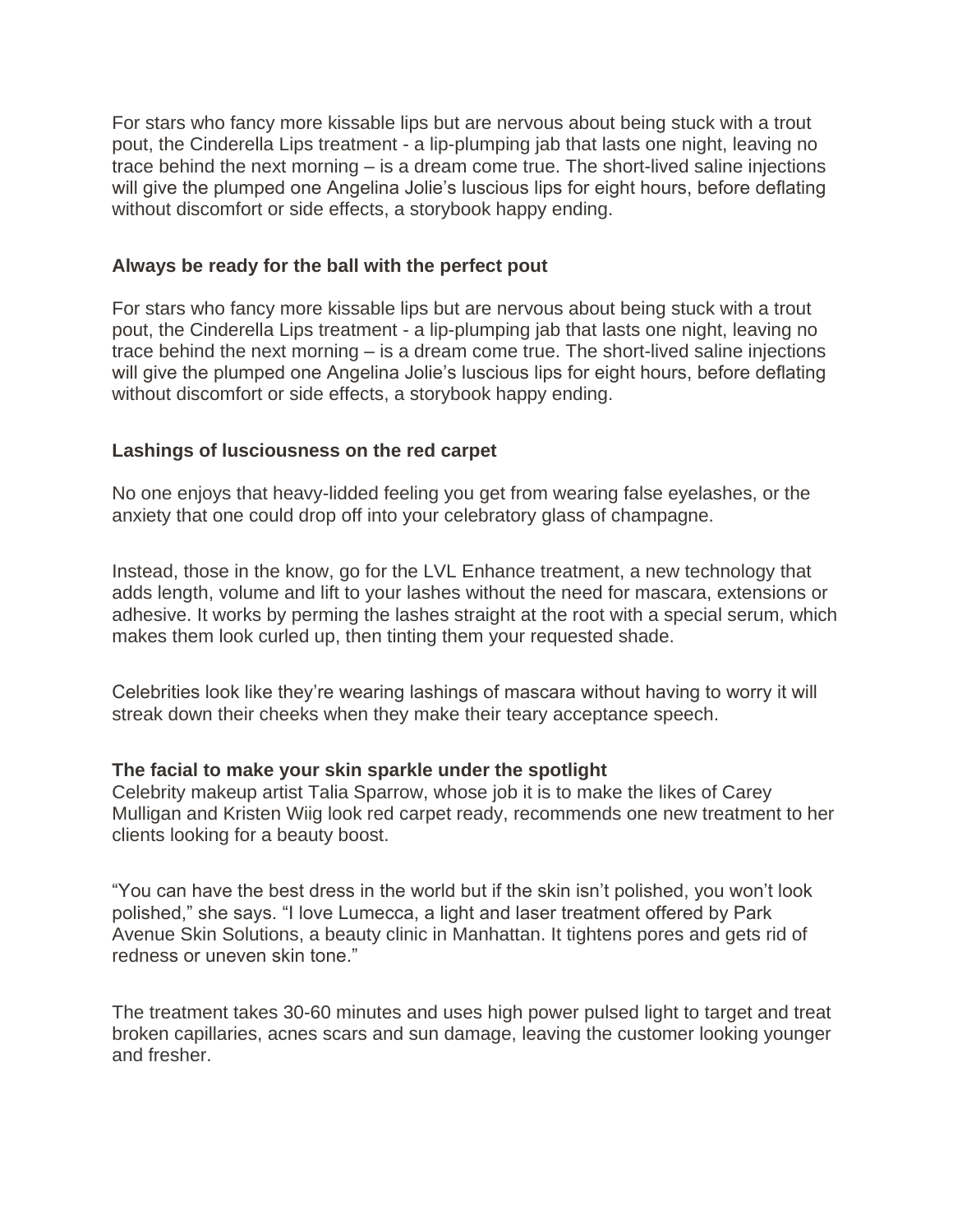Talia – who has been working with hot favourite Irish Saoirse on her red carpet look this year - also recommends a couple of weeks of self-care before the big event at The Dolby Theatre and tells her A-list lovelies to pay attention to detail – their skin, diet and hydration. "I always suggest cutting down on salt ten days before award season kicks off."

#### **Feeling hot to look hot, hot, hot in Hollywood**

Body cupping has been around for a while, but Kim Kardashian West is said to favour facial cupping. Heated glass cups are placed on to the skin, suctioning blood into wrinkled, tired areas, promoting healing and rejuvenation – and even reducing the appearance of the dreaded jowl; perfect when you're about to present an award in front of the world's most beautiful people.

#### **The diamond scrub that stars flashing flesh swear by**

At her Beverly Hills office, facialist – and favourite of Heidi Klum – Gina Mari is getting famous for her new focus on getting the entire body - not just from the neck up – red carpet ready, perfect for the wearer of a backless dress or thigh-split gown.

She offers head-to-toe Microdermabrasion, grinding off dead cells with diamond chips and a slathering of Vitamins A, C and E, then completing the treatment with a lie down under her full body LED Light Therapy unit, the only one of its kind in California.

#### **The lots of love facial that celebrities adore**

The 'LOL' Facial, which the likes of Mandy Moore, Hilary Duff and Kesha can't get enough of, at Francesca Paige's Beverly Hills clinic isn't named for making people laugh out loud. No, it stands for lift, oxygen and lights - a triple threat in prep for a star-studded night out. The face and neck are tightened with a cocktail of micro-currents, a blast of hyaluronic acid infused oxygen and a zap with LED lights and promises instant freshness and a youthful glow.

#### **The dazzling smile maker that lights up the silver screen**

And for a winning smile, the latest must-have teeth treatment is the KÖR Whitening Deep Bleaching™ System and it is offered in the Manhattan office of dentist to the stars Dr. Debra Glassman – who's worked her magic on Jennifer Hudson, Jennifer Lopez and Jessica Simpson amongst others.

"It is the newest and most effective whitening treatment available today and is widely considered to be the most reliable and effective bleaching system ever developed," she